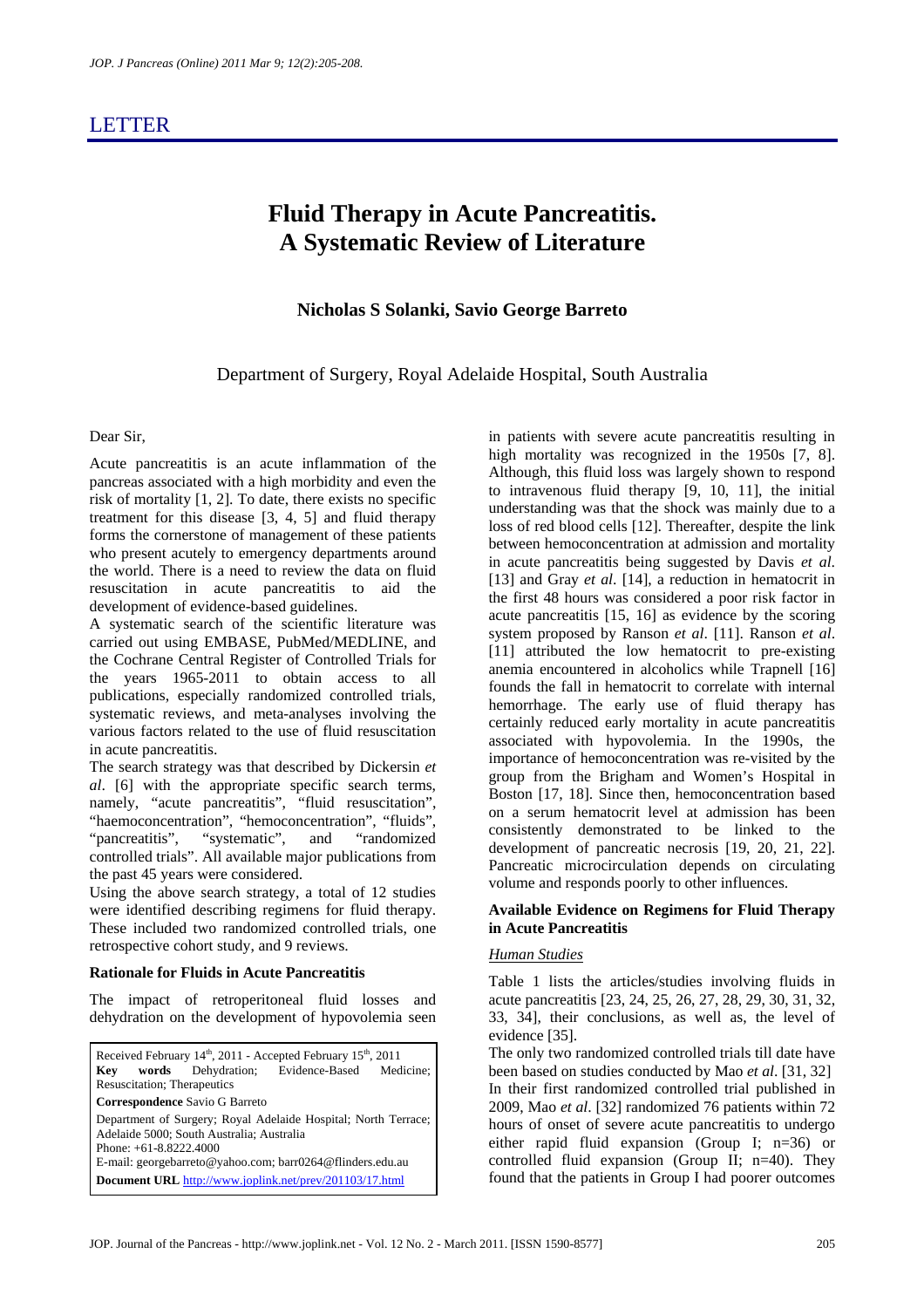| Author                    |      | <b>Year Type of study</b><br>(sample size) | <b>Table 1.</b> Bullimary of the available studies to date on fluid therapy in active panercatitis.<br>Conclusion                                                                               | Level of<br>evidence |  |
|---------------------------|------|--------------------------------------------|-------------------------------------------------------------------------------------------------------------------------------------------------------------------------------------------------|----------------------|--|
| Mao et al. [31]           | 2010 | <b>RCT</b><br>$(n=155)$                    | Rapid hemodilution increases incidence of sepsis within 28 days and in-hospital mortality                                                                                                       |                      |  |
|                           |      |                                            | HCT should be maintained between 30% and 40% in acute response stage                                                                                                                            |                      |  |
| Mao et al. [32]           | 2009 | <b>RCT</b><br>$(n=76)$                     | Controlled fluid resuscitation offers better prognosis in patients with severe volume deficit within<br>72 h of severe acute pancreatitis onset                                                 |                      |  |
| Gardner et al.<br>$[25]$  |      | cohort $(n=45)$                            | 2009 Retrospective Patients with severe acute pancreatitis should receive 1/3 or more of initial 72 h cumulative i.v. fluid<br>volume during first 24 h                                         |                      |  |
| Pezzilli et al. [28] 2010 |      | Review <sup>a</sup>                        | Prompt adequate i.v. fluid administration to correct volume deficit and maintain basal fluid<br>requirements                                                                                    |                      |  |
| Forsmark et al.<br>[24]   | 2007 | Review <sup>a</sup>                        | Target: urine output 0.5 mL/kg body weight/h or more                                                                                                                                            | V                    |  |
|                           |      |                                            | Crystalloids: preferred                                                                                                                                                                         |                      |  |
|                           |      |                                            | Indications for colloids:<br>Packed red blood cells, when HCT falls less than 25%                                                                                                               |                      |  |
|                           |      |                                            | Albumin: serum albumin level drops to 2 g/dL                                                                                                                                                    |                      |  |
|                           |      |                                            | Precautions: evidence of cardiovascular system dysfunction or pulmonary capillary leak syndrome                                                                                                 |                      |  |
|                           |      |                                            | Central venous pressure or pulmonary artery catheter indicated in severe acute pancreatitis                                                                                                     |                      |  |
| Otsuki et al. [26] 2006   |      | Review <sup>a</sup>                        | Ringer's lactate: 60-160 mL/kg body weight/day                                                                                                                                                  | V                    |  |
|                           |      |                                            | About $1/3$ -1/2 of amount required for first 24 h, within the first 6 h                                                                                                                        |                      |  |
|                           |      |                                            | Hourly: pulse, blood pressure, urine output, c. Central venous pressure monitoring                                                                                                              |                      |  |
| Pandol et al. [27] 2007   |      | Review                                     | Severe volume depletion: 500-1,000 mL/h for several hours with amount of fluid reduced once signs<br>of severe volume depletion have subsided non pancreatic fluid loss: 300-500 mL/h           | V                    |  |
|                           |      |                                            | No clinical volume depletion: 250-300 mL/h                                                                                                                                                      |                      |  |
|                           |      |                                            | Fluid rates reassessed 1-2 hourly for severely depleted patients or at least 4 hourly for other patients                                                                                        |                      |  |
| <b>Banks et al.</b> [23]  | 2006 | Review                                     | Aggressive i.v. fluid replacement                                                                                                                                                               | V                    |  |
| Whitcomb et al.<br>$[33]$ | 2006 | Review                                     | Aggressive hydration (e.g. a bolus of fluids to achieve hemodynamic stability, followed by<br>250-500 mL/h crystalloids in an average sized patient without substantial kidney or heart disease | V                    |  |
| Tenner et al. [29] 2004   |      | Review                                     | Intravenous hydration 250-300 mL/h or more for 48 h                                                                                                                                             | V                    |  |
| Vege <i>et al.</i> [30]   | 2004 | Review                                     | Aggressive i.v. fluid replacement                                                                                                                                                               | V                    |  |
| Wilmer et al. [34] 2004   |      | Review                                     | After initial rapid resuscitation, fluid replacement should aim at 35 mL/kg body weight/day                                                                                                     | V                    |  |
|                           |      |                                            | Crystalloids: preferred                                                                                                                                                                         |                      |  |

|  | <b>Table 1.</b> Summary of the available studies to date on fluid therapy in acute pancreatitis. |
|--|--------------------------------------------------------------------------------------------------|
|  |                                                                                                  |

HCT: hematocrit; RCT: randomized controlled trial

**<sup>a</sup>**Guidelines/recommendations (American Gastroenterology Association, Italian, Japanese)

based on measures such as higher APACHE II scores on days 1, 2, and 3  $(P<0.05)$ , greater need for mechanical ventilation (94.4% *versus* 65%; P<0.05), higher incidence of abdominal compartment syndrome and sepsis  $(P<0.05)$ , and an overall lower survival rate (69.4% *versus* 90%; P<0.05).

In the second randomized controlled trial [31], Mao *et al*. randomized 115 patients within 24 hours of onset of severe acute pancreatitis to either undergo rapid hemodilution (hematocrit less than 35%; n=56) or slow hemodilution (hematocrit equal to 35% or more; n=59) over the next 48 hours. They found a higher incidence of sepsis in the rapid hemodilution group compared to the slow hemodilution group  $(P<0.01)$  with significant differences in the time interval to development of sepsis (7.4±1.9 days *versus* 10.2±2.3 days; P<0.01) in the first 28 days. The survival rate of the slow hemodilution group was also better (84.7% *versus* 66.1%; P<0.05).

The type of fluids used in the two studies included a combination of crystalloids (normal saline and/or lactated Ringer's solutions) and colloids (plasma and 6% hydroxyl ethyl starch).

A retrospective cohort study by Gardner *et al*. [25] examined primary clinical outcomes including mortality, development of organ failure and duration of hospitalization in patients who received more than 33% (early resuscitation;  $n=17$ ) or less than 33% (late resuscitation; n=28) of their cumulative 72-hour intravenous fluid volume within the first 24 h of presentation. They found that patients in the "late resuscitation" group experienced greater mortality than those in the "early resuscitation" group (18% *versus* 0%; P< 0.04) and demonstrated a trend toward greater rates of persistent organ failure (43% *versus* 35%;  $P=0.31$ ).

#### *Animal Studies*

Animal studies conducted over the last four decades [36, 37, 38, 39, 40, 41] have aided our understanding of fluid resuscitation in overcoming microcirculatory disturbances in acute pancreatitis and attenuating endorgan injury. However, in the context of aiding the decision on the choice of fluid in the clinical setting, the results have not been particularly helpful.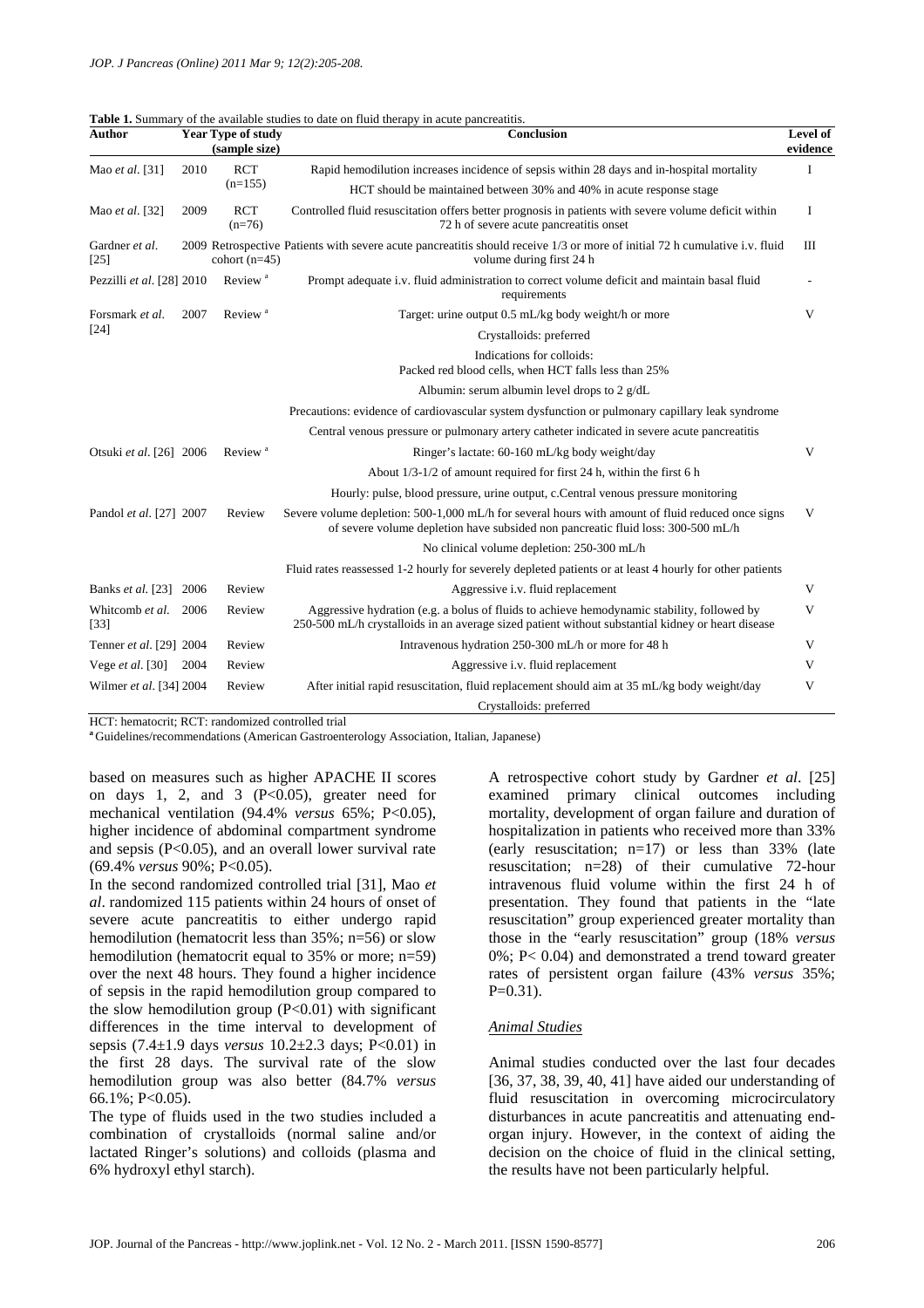#### **Conclusions**

Based on the review of literature we can conclude that hemoconcentration in a patient with acute pancreatitis (based on serial measurements of hematocrit) within the first 48 hours of admission is a marker of poor prognosis and indicates the need for fluid resuscitation. The ideal cut-off level for serum hematocrit (44% or 47%) remains to be determined. What can also be concluded from the available literature is that fluid therapy remains the cornerstone in the early management of acute pancreatitis and especially in the prevention of severe acute pancreatitis. In patients who go on to develop severe acute pancreatitis either due to a late presentation or despite resuscitation, fluid therapy has the potential to reduce the progression of pancreatic necrosis and its associated risk of mortality.

In 2008, Gardner *et al*. [42] reviewed the available evidence on fluid resuscitation in acute pancreatitis and found that there was a paucity of evidence to support clinical recommendations at that time. To date, there continues to be a lack of high-level evidence to guide the ideal "initial" fluid strategy for all patients presenting with acute pancreatitis in terms of choice of fluid, namely crystalloids and/or colloids, and if crystalloids, Ringer's lactate or normal saline, as well as in terms of rate of administration. While crystalloids appear to be the ideal choice based on expert opinion and the guidelines/recommendations from America, Italy and Japan [23, 24, 26, 27, 28, 29, 30, 33, 34], these recommendations are not based on high-level evidence in patients with acute pancreatitis. In patients with severe acute pancreatitis, the two randomized trials available [31, 32] used a combination of crystalloids and colloids, and favored controlled resuscitation over rapid infusion within the first 72 hours. Considering that both these trials were performed by the same group, these results need to be validated by other groups.

There has been no further impetus even in animal studies since the last major review by Gardner *et al*. [42]

In conclusion, fluid therapy remains the mainstay of early management of patients with acute pancreatitis and severe acute pancreatitis. High-level evidence is lacking to guide protocols for fluid resuscitation in patients presenting with acute pancreatitis. In those patients with severe acute pancreatitis, the available evidence indicates that controlled fluid resuscitation with crystalloids and colloids offers the best outcome. Hematocrit remains a useful marker to guide fluid resuscitation in acute pancreatitis. However, the timing and ideal "cut-off" level needs to be determined.

#### **Conflicts of interest:** None declared

#### **References**

2. Barreto S, Rodrigues J. Comparison of Apache II and Imrie scoring systems in predicting the severity of acute pancreatitis. World J Emerg Surg 2007; 2:33. [PMID 18067678]

3. Barreto S, Carati C, Schloithe A, Mathison R, Davison J, Toouli J, et al. The efficacy of combining feg and galantide in mild caerulein-induced acute pancreatitis in mice. Peptides 2010; 31:1076- 82. [PMID 20214943]

4. Barreto S, Carati C, Schloithe A, Toouli J, Saccone G. The combination of neurokinin-1 and galanin receptor antagonists ameliorates caerulein-induced acute pancreatitis in mice. Peptides 2010; 31:315-21. [PMID 19944731]

5. Barreto SG, Bazargan M, Zotti M, Hussey DJ, Sukocheva OA, Peiris H, et al. Galanin receptor 3 - a potential target for acute pancreatitis therapy. Neurogastroenterol Motil 2011; 23:e141-51. [PMID 21303427]

6. Dickersin K, Scherer R, Lefebvre C. Identifying relevant studies for systematic reviews. BMJ 1994; 309:1286-91. [PMID 7718048]

7. Keith LM, Jr., Watman RN. Blood volume deficits in pancreatitis. Surg Forum 1955; 5:380-84. [PMID 13247057]

8. Siler VE, Wulsin JH. Consideration of the lethal factors in acute pancreatitis. AMA Arch Surg 1951; 63:496-504. [PMID 14868204]

9. Elliott DW. The mechanism of benefit derived from concentrated human serum albumin in experimental acute pancreatitis. Surg Forum 1955; 5:384-90. [PMID 13247058]

10. Elliott DW, Zollinger RM, Moore R, Ellison EH. The use of human serum albumin in the management of acute pancreatitis; experimental and clinical observations. Gastroenterology 1955; 28:563-87; discussion, 588-92. [PMID 14366120]

11. Ranson JH, Rifkind KM, Roses DF, Fink SD, Eng K, Spencer FC. Prognostic signs and the role of operative management in acute pancreatitis. Surg Gynecol Obstet 1974; 139:69-81. [PMID 4834279]

12. Zollinger RM, Keith LM, Jr., Ellison EH. Pancreatitis. N Engl J Med 1954; 251:497-502. [PMID 13203731]

13. Davis CE, Jr., Amir-Jahed AK, Chalkley MR, Jr., Richardson GS. Fatal acute pancreatitis. A survey. Va Med Mon (1918) 1962; 89:578-83. [PMID 14025455]

14. Gray SH, Rosenman LD. Acute pancreatitis. The significance of hemoconcentration at admission to the hospital. Arch Surg 1965; 91:485-9. [PMID 14332409]

15. Jacobs ML, Daggett WM, Civette JM, Vasu MA, Lawson DW, Warshaw AL, et al. Acute pancreatitis: Analysis of factors influencing survival. Ann Surg 1977; 185:43-51. [PMID 831635]

16. Trapnell JE. The natural history and prognosis of acute pancreatitis. Ann R Coll Surg Engl 1966; 38:265-87. [PMID 5939282]

17. Baillargeon JD, Orav J, Ramagopal V, Tenner SM, Banks PA. Hemoconcentration as an early risk factor for necrotizing pancreatitis. Am J Gastroenterol 1998; 93:2130-4. [PMID 9820385]

18. Brown A, Orav J, Banks P. Hemoconcentration is an early marker for organ failure and necrotizing pancreatitis. Pancreas 2000; 20:367-72. [PMID 10824690]

19. Lankisch PG, Mahlke R, Blum T, Bruns A, Bruns D, Maisonneuve P, et al. Hemoconcentration: An early marker of severe and/or necrotizing pancreatitis? A critical appraisal. Am J Gastroenterol 2001; 96:2081-5. [PMID 11467635]

20. Muddana V, Whitcomb DC, Khalid A, Slivka A, Papachristou GI. Elevated serum creatinine as a marker of pancreatic necrosis in acute pancreatitis. Am J Gastroenterol 2009; 104:164-70. [PMID 19098865]

21. Remes-Troche JM, Duarte-Rojo A, Morales G, Robles-Diaz G. Hemoconcentration is a poor predictor of severity in acute pancreatitis. World J Gastroenterol 2005; 11:7018-23. [PMID 16437609]

22. Wu BU, Conwell DL, Singh VK, Repas K, Maurer R, Bollen TL, et al. Early hemoconcentration is associated with pancreatic necrosis only among transferred patients. Pancreas 2010; 39:572-6. [PMID 20182394]

<sup>1.</sup> Barreto S, Rodrigues J. Acute pancreatitis in Goa - a hospitalbased study. J Indian Med Assoc 2008; 106:575-6, 578. [PMID: 19552084]